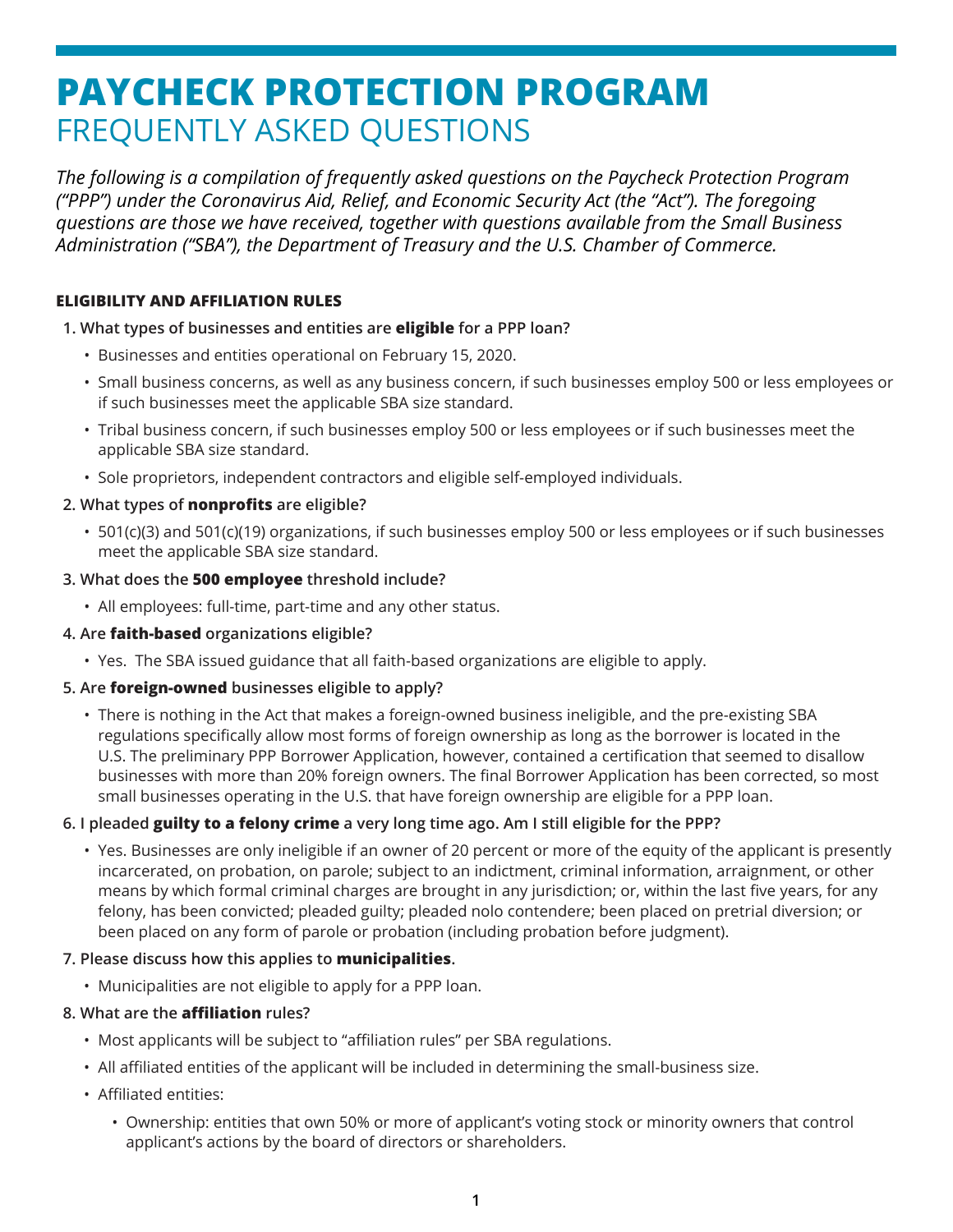- Common Management: entities that share the same officers, managing members or partners who control the management of the applicant.
- Options, Agreements, Convertible Securities: entities that have such and the rights related thereto that would result in its control of the applicant.
- The SBA has discretion to deem several other relationships between entities as "affiliations" based on weighing several factors, including common control, common economic interests and common ownership.

# **9. Are there exceptions to the affiliation rules under PPP?**

- Yes, affiliation rules are waived with respect to the eligibility of:
	- Any business concern with no more than 500 employees at each physical location that is assigned a NAICS code beginning with 72;
	- Franchises that are approved on the SBA's Franchise Directory; and
	- Any business concern that receives funding from a Small Business Investing Company licensed under the Small Business Investment Act of 1958.

# **10. Are lenders required to make an independent determination regarding applicability of affiliation rules to borrowers?**

• No. It is the responsibility of the borrower to determine which entities (if any) are its affiliates and determine the employee headcount of the borrower and its affiliates. Lenders are permitted to rely on borrowers' certifications.

# **11. Are borrowers required to apply SBA's affiliation rules?**

• Yes. Borrowers must apply the affiliation rules set forth in SBA's Interim Final Rule on Affiliation. A borrower must certify on the Borrower Application Form that the borrower is eligible to receive a PPP loan, and that certification means that the borrower is a small business concern, meets the applicable SBA employee-based or revenue-based size standard, or meets the tests in SBA's alternative size standard, after applying the affiliation rules, if applicable. SBA's existing affiliation exclusions apply to the PPP, as discussed above.

**12. The affiliation rule based on ownership states that SBA will deem a minority shareholder in a business to control the business if the shareholder has the right to prevent a quorum or otherwise block action by the board of directors or shareholders. If a minority shareholder irrevocably gives up those rights, is it still considered to be an affiliate of the business?**

• No. If a minority shareholder in a business irrevocably waives or relinquishes any existing rights, the minority shareholder would no longer be an affiliate of the business (assuming no other relationship that triggers the affiliation rules).

# **APPLICATION AND DOCUMENTATION**

# **1. What information do I need to provide with the loan application?**

- 2019 IRS Quarterly 940, 941 or 944 payroll tax reports.
- Payroll reports for a twelve-month period (ending on your most recent payroll date), which will show the following information:
	- Gross wages for each employee, including officer(s) if paid W-2 wages.
	- Paid time off for each employee.
	- Vacation pay for each employee.
	- Family medical leave pay for each employee.
	- State and local taxes assessed on an employee's compensation.
- 1099s for independent contractors for 2019.
- Documentation showing total of all health insurance premiums paid by the company owner(s) under a group health plan.
	- Include all employees and the borrower's owners.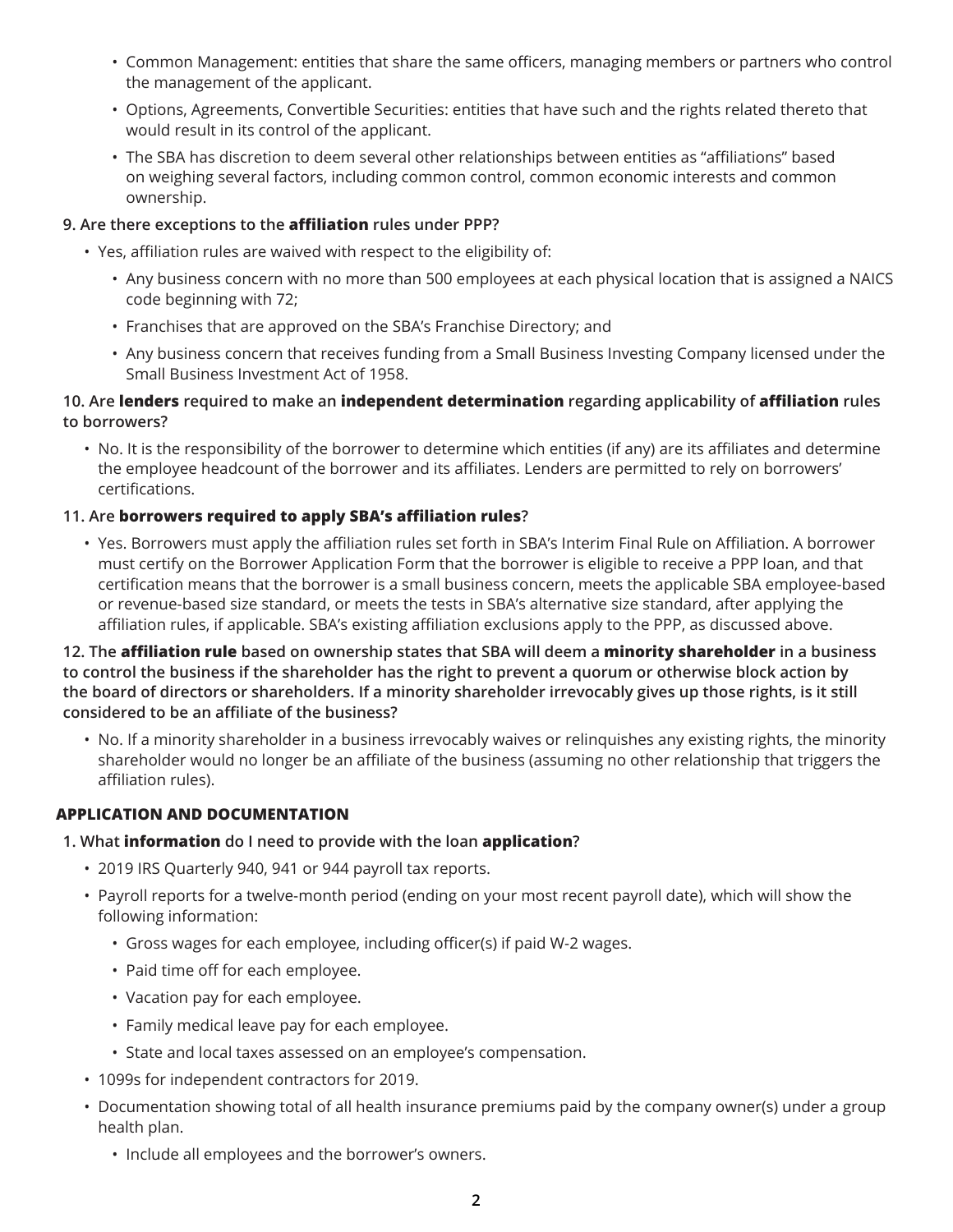- Document the sum of all retirement plan funding that was paid by the borrower's owner(s) (do not include funding that came from employees out of their paycheck deferrals.)
	- Include all employees and the borrower's owners.
	- Include 401K plans, Simple IRA, SEP IRA's.

**2. The Paycheck Protection Program Interim Final Rule states that lenders must "confirm the dollar amount of average monthly payroll costs for the preceding calendar year by reviewing the payroll documentation submitted with the borrower's application." Does that require that the lender replicate every borrower's calculations?**

- No. Providing an accurate calculation of payroll costs is the responsibility of the borrower, and the borrower must attest to the accuracy of those calculations. Lenders are expected to perform a good faith review, in a reasonable time, of the borrower's calculations and supporting documents concerning average monthly payroll cost. The level of diligence by a lender should be informed by the quality of supporting documents supplied by the borrower. Minimal review of calculations based on a payroll report by a recognized third-party payroll processor, for example, would be reasonable.
- If lenders identify errors in the borrower's calculation or material lack of substantiation in the borrower's supporting documents, the lender should work with the borrower to remedy the error.

# **3. May lenders accept signatures from a single individual who is authorized to sign on behalf of the borrower?**

• Yes. However, the borrower should bear in mind that, as the Borrower Application Form indicates, only an authorized representative of the business seeking a loan may sign on behalf of the business. An individual's signature as an "Authorized Representative of Applicant" is a representation to the lender and to the U.S. government that the signer is authorized to make the certifications, including with respect to the applicant and each owner of 20% or more of the applicant's equity, contained in the Borrower Application Form. Lenders may rely on that representation and accept a single individual's signature on that basis.

# **4. Are lenders permitted to use their own online portals and an electronic form that they create to collect the same information and certifications as in the Borrower Application Form, in order to complete implementation of their online portals?**

• Yes. Lenders may use their own online systems and a form they establish that asks for the same information (using the same language) as the Borrower Application Form. Lenders are still required to send the data to SBA using SBA's interface.

#### **5. I filed or approved a loan application based on the version of the PPP Interim Final Rule published on April 2, 2020. Do I need to take any action based on the updated guidance?**

• No. Borrowers and lenders may rely on the laws, rules, and guidance available at the time of the relevant application. However, borrowers whose previously submitted loan applications have not yet been processed may revise their applications based on clarifications from the SBA.

#### **6. Are PPP loans for existing customers considered new accounts for Rule CDD purposes? Are lenders required to collect, certify, or verify beneficial ownership information in accordance with the rule requirements for existing customers?**

- If the PPP loan is being made to an existing customer and the necessary information was previously verified, you do not need to re-verify the information.
- Furthermore, if federally insured depository institutions and federally insured credit unions eligible to participate in the PPP program have not yet collected beneficial ownership information on existing customers, such institutions do not need to collect and verify beneficial ownership information for those customers applying for new PPP loans, unless otherwise indicated by the lender's risk-based approach to BSA compliance.

# **7. What other certifications might a lender require?**

- The uncertainty of current economic conditions makes the loan request necessary to support ongoing operations.
- The borrower will use the loan proceeds to retain workers and maintain payroll or make mortgage, lease, and utility payments.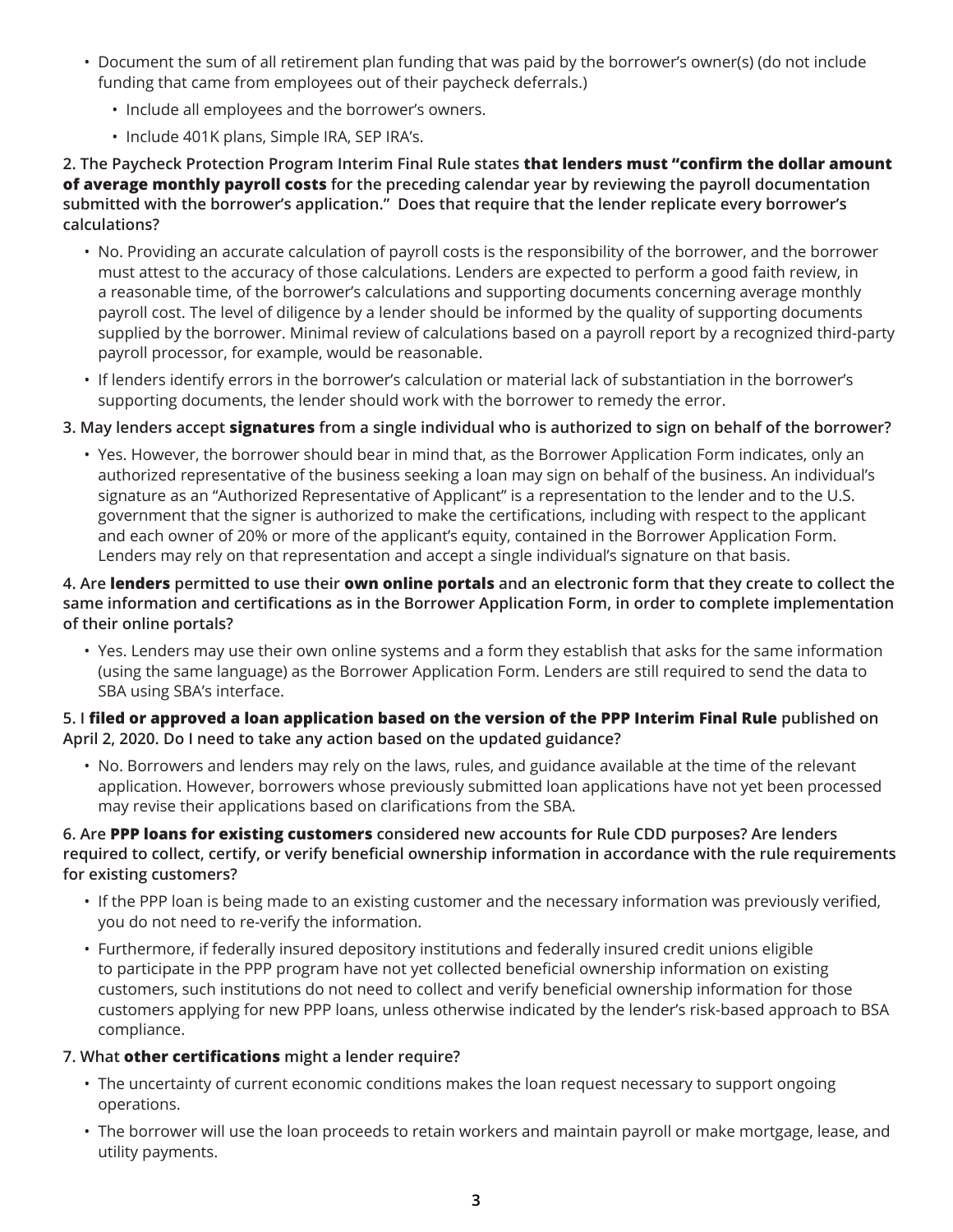- Borrower does not have an application pending for a loan duplicative of the purpose and amounts applied for here.
- From Feb. 15, 2020 to Dec. 31, 2020, the borrower has not received a loan duplicative of the purpose and amounts applied for here *(Note: There is an opportunity to fold emergency loans made between Jan. 31, 2020 and the date this loan program becomes available into a new loan)*
- **8. Will lenders apply the "credit elsewhere test"?**
	- No, this test is waived. For information purposes, this analysis determines whether the borrower has the ability to obtain some or all of the requested loan funds from alternative sources without causing undue hardship. **Again, lenders will not apply this test for PPP loans**.

#### **LOAN AMOUNT AND TERMS**

#### **1. How is the loan size determined?**

- Depending on your business's situation, the loan amount will be calculated in different ways. The maximum loan amount is \$10 million.
	- **• If you were in business February 15, 2019 through June 30, 2019:** Your maximum loan is 2.5 times your average monthly payroll costs during that time period. If your business employs seasonal workers, you can opt to choose March 1, 2019 as your time period start date.
	- **• If you were not in business between February 15, 2019 through June 30, 2019:** Your maximum loan is 2.5 times your average monthly payroll costs between January 1, 2020 and February 29, 2020.
	- **• If you took out an EIDL between February 15, 2019 and June 30, 2019** and you want to refinance that loan into a PPP loan, you would add the outstanding EIDL loan amount to the payroll sum.

#### **2. What is the term of the loan?**

- Two years.
- **3. What is the interest rate?**
	- $-1%$

#### **4. What security is required?**

• Until June 30, 2020, there is no collateral or personal guarantee requirement.

#### **5. Are there fees associated with the loan?**

• Zero loan fees, zero prepayment fee (SBA will establish application fees caps for lenders that charge).

# **6. Can I seek deferral?**

• All payments are deferred for at least 6 months; however, interest will continue to accrue over this period. SBA Lenders may extend this deferment for up to 1 year.

# **PAYROLL COSTS AND PERMITTED USES**

#### **1. What costs are eligible for payroll?**

- Compensation (salary, wage, commission, or similar compensation, payment of cash tip or equivalent).
- Payment for vacation, parental, family, medical or sick leave.
- Allowance for dismissal or separation.
- Payment required for the provisions of group health care benefits, including insurance premiums.
- Payment of any retirement benefit.
- Payment of State or local tax assessed on the compensation of employees.

# **2. What costs are not eligible for payroll?**

- Employee/owner compensation over \$100,000.
- Taxes imposed or withheld under Chapters 21, 22 and 24 of the Internal Revenue Code.
- Employees whose principal residence is outside of the U.S.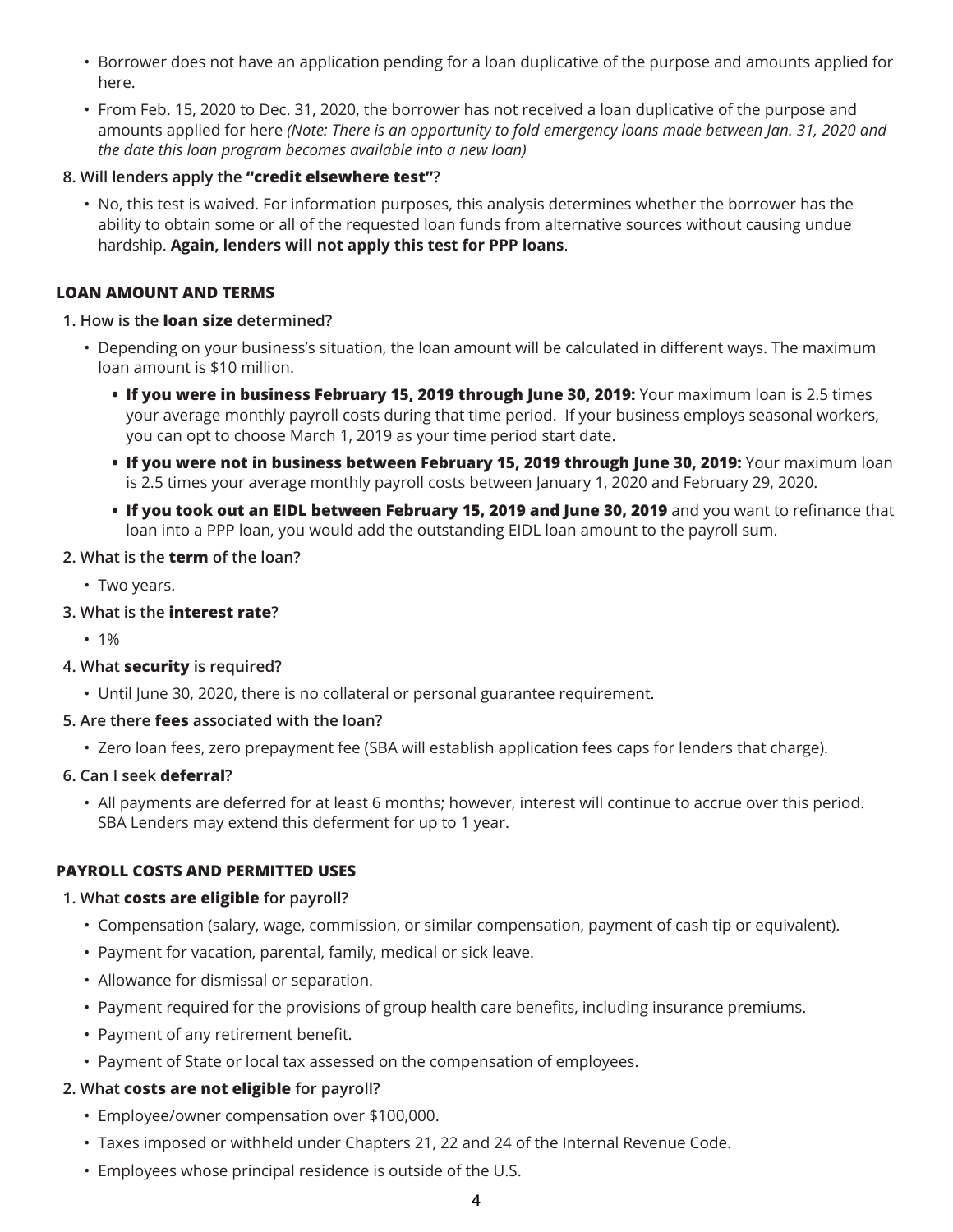• Qualified sick and family leave for which credit is allowed under the Families First Coronavirus Response Act.

**3. For compensation over \$100,000, the Act excludes from the definition of payroll costs any employee compensation in excess of an annual salary of \$100,000. Does that exclusion apply to all employee benefits of monetary value?** 

- No. The exclusion of compensation in excess of \$100,000 annually applies only to cash compensation, not to non-cash benefits, including:
	- employer contributions to defined-benefit or defined-contribution retirement plans;
	- payment for the provision of employee benefits consisting of group health care coverage, including insurance premiums; and
	- payment of state and local taxes assessed on compensation of employees.

#### **4. What if an eligible borrower contracts with a third-party payer such as a payroll provider or a Professional Employer Organization (PEO) to process payroll and report payroll taxes?**

• The SBA recognizes that eligible borrowers that use PEOs or similar payroll providers are required under some state registration laws to report wage and other data on the Employer Identification Number (EIN) of the PEO or other payroll provider. In these cases, payroll documentation provided by the payroll provider that indicates the amount of wages and payroll taxes reported to the IRS by the payroll provider for the borrower's employees will be considered acceptable PPP loan payroll documentation. Relevant information from a Schedule R (Form 941), Allocation Schedule for Aggregate Form 941 Filers, attached to the PEO's or other payroll provider's Form 941, Employer's Quarterly Federal Tax Return, should be used if it is available; otherwise, the eligible borrower should obtain a statement from the payroll provider documenting the amount of wages and payroll taxes. In addition, employees of the eligible borrower will not be considered employees of the eligible borrower's payroll provider or PEO.

#### **5. Should payments that an eligible borrower made to an independent contractor or sole proprietor be included in calculations of the eligible borrower's payroll costs?**

• No. Any amounts that an eligible borrower has paid to an independent contractor or sole proprietor should be excluded from the eligible business's payroll costs. However, an independent contractor or sole proprietor will itself be eligible for a loan under the PPP, if it satisfies the applicable requirements.

#### **6. How should a borrower account for federal taxes when determining its payroll costs for purposes of the maximum loan amount, allowable uses of a PPP loan, and the amount of a loan that may be forgiven?**

• Under the Act, payroll costs are calculated on a gross basis without regard to (i.e., not including subtractions or additions based on) federal taxes imposed or withheld, such as the employee's and employer's share of Federal Insurance Contributions Act (FICA) and income taxes required to be withheld from employees. As a result, payroll costs are not reduced by taxes imposed on an employee and required to be withheld by the employer, but payroll costs do not include the employer's share of payroll tax. For example, an employee who earned \$4,000 per month in gross wages, from which \$500 in federal taxes was withheld, would count as \$4,000 in payroll costs. The employee would receive \$3,500, and \$500 would be paid to the federal government. However, the employer-side federal payroll taxes imposed on the \$4,000 in wages are excluded from payroll costs under the statute.

# **7. What are allowable uses of loan proceeds?**

- Payroll costs (as noted above).
- Costs related to the continuation of group health care benefits during periods of paid sick, medical, or family leave, and insurance premiums.
- Employee salaries, commissions, or similar compensations (see exclusions above).
- Payments of interest on any mortgage obligation (which shall not include any prepayment of or payment of principal on a mortgage obligation).
- Rent (including rent under a lease agreement).
- Utilities.
- Interest on any other debt obligations that were incurred before the covered period.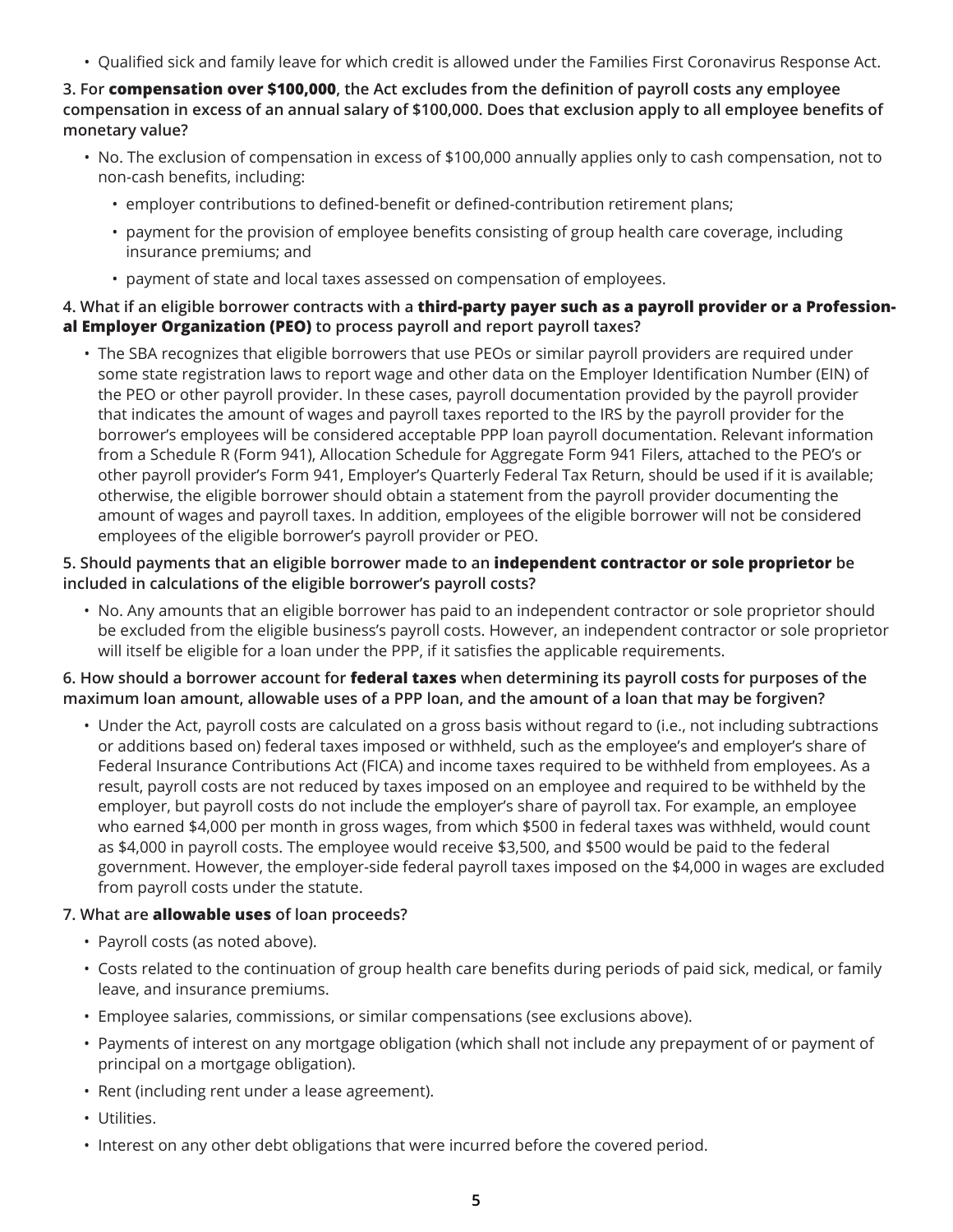#### **LOAN FORGIVENESS AND REDUCTIONS IN LOAN FORGIVENESS**

# **1. How is the forgiveness amount calculated?**

- Indebtedness will be forgiven, up to the principal amount of the loan, in an amount equal to the sum of payments made during the 8-week period after the origination of the loan for costs in connection with payroll costs, utilities, rent and interest on mortgage obligations, as defined by the law.
	- Recent guidance published by the SBA limits the loan forgiveness in connection with non-payroll costs to 25% of the total indebtedness to be forgiven under the program.
	- Total indebtedness forgiveness will also be reduced based on certain reductions of employees and reductions of employees' wages (discussed below).

#### **2. Are there any tax implications as a result of loan forgiveness?**

- Amount forgiven WILL NOT be included in gross income for tax purposes.
- **3. How do I get loan forgiveness?**
	- You must apply through your lender for forgiveness on your loan.

# **4. What documentation is required for loan forgiveness calculations?**

- Verification of the number of employees and pay rates;
- Verification of payments on covered mortgage obligations, lease obligations and utilities; and
- Certification that the documentation provided is true and that the amount forgiven was used in accordance with the program guidelines.

# **5. What happens after the forgiveness period?**

- Any loan amounts not forgiven are carried forward as an ongoing loan, with a maximum loan term of 2 years, at a maximum interest rate of 1%.
- Principal and interest will continue to be deferred, for a total of 6 months to a year after disbursement of the loan.

# **6. How could loan forgiveness be reduced?**

• The amount of loan forgiveness is reduced if there is a reduction in the number of employees or a reduction of greater than 25% in wages paid to employees, as more fully discussed below.

# **7. Reduction based on reduction of number of employees, is calculated as follows:**

- Payroll cost times average number of full-time equivalent employees (FTEs) per month beginning on loan origination divided by:
	- Option 1: Average number of FTEs per month from February 15, 2019 to June 30, 2019.
	- Option 2: Average number of FTEs per month from January 1, 2020 to February 29, 2020.
	- For seasonal employers: Average number of FTEs per month from February 15, 2019 or March 1, 2019 (decided by applicant) to June 30, 2019.

# **8. Reduction based on reduction in salaries, is calculated as follows:**

• Payroll cost minus for any employee who did not earn during any pay period in 2019 wages at an annualized rate more than \$100,000, the amount of any reduction in wages that is greater than 25% compared to their most recent full quarter.

# **9. What if I bring back employees or restore wages?**

• Reductions in employment or wages that occur during the period beginning on February 15, 2020 and ending on April 26, 2020 shall not reduce the amount of loan forgiveness IF by June 30, 2020, the borrower eliminates the reduction in employees or reduction in wages.